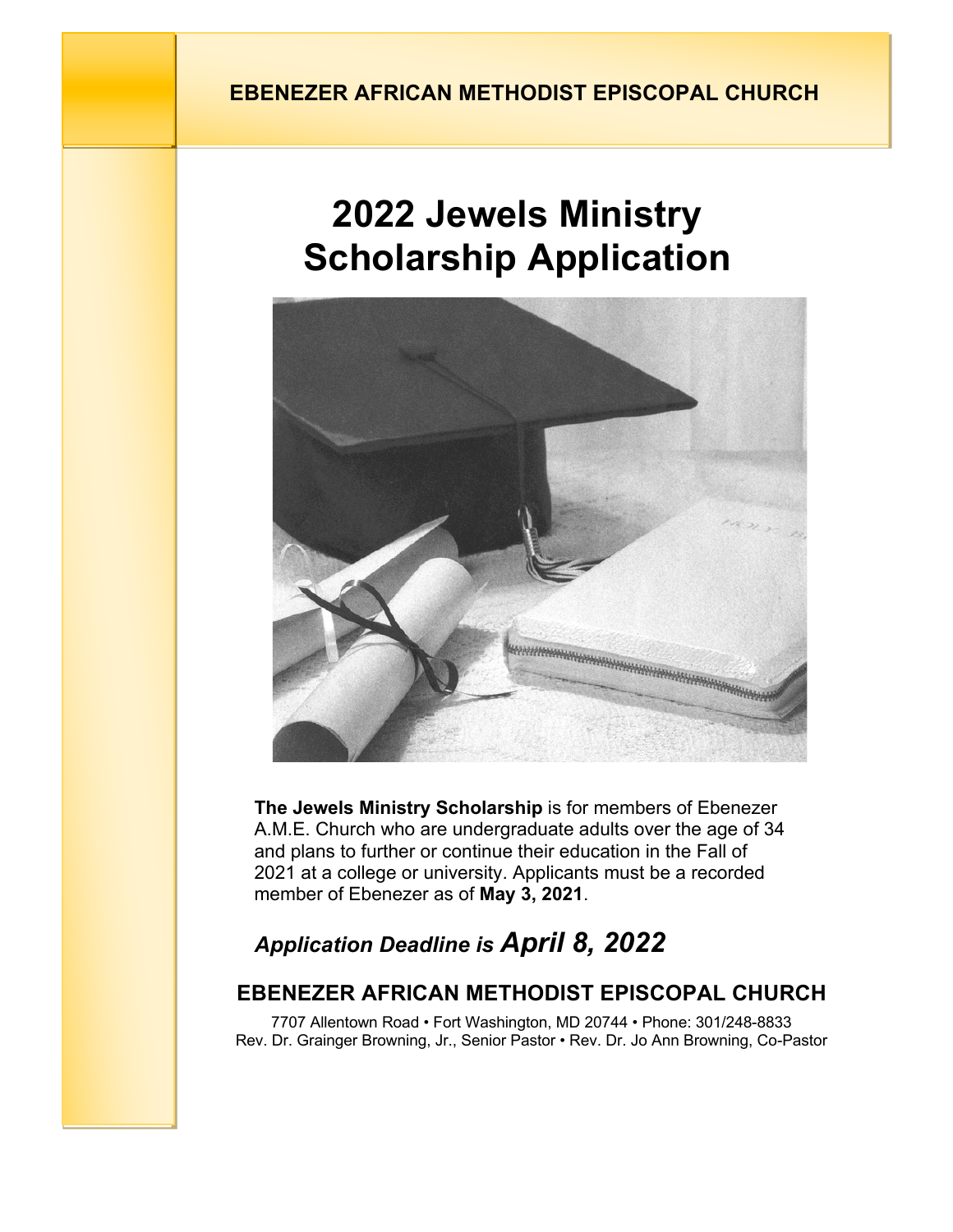#### **2022 Jewels Ministry Scholarship Application Ebenezer A.M.E. Church**

#### **Application Information:**

- All application submitted must be typed.
- Submit a completed typed application and all required supporting documentation via email to scholarships@ebenezerame.org by **April 8, 2022.**

#### **REQUIREMENTS:**

To be eligible for this scholarship you must:

- **1.** Be a recorded member of Ebenezer A.M.E. Church as of **May 3, 2021.**
- 2. Submit a typed 250 word essay on the following topic, "How will the scholarship help further my educational objectives?"
- 3. Be an adult undergraduate student **35 or older** (attach proof of age)
- 4. Submit an official letter of acceptance or proof of your enrollment for the **Fall 2022** semester at a college or trade school

#### **Personal Information**

| Address: ____________________City _________________________State________Zip Code_______                            |  |  |
|--------------------------------------------------------------------------------------------------------------------|--|--|
|                                                                                                                    |  |  |
| Email Address: _____________                                                                                       |  |  |
| <b>Educational Information</b><br>Name of Trade\Undergraduate School Attending: __________________________________ |  |  |
|                                                                                                                    |  |  |
|                                                                                                                    |  |  |
| Full-time or Part-time (circle one)                                                                                |  |  |
| Total estimated cost of tuition and other fees per semester:                                                       |  |  |